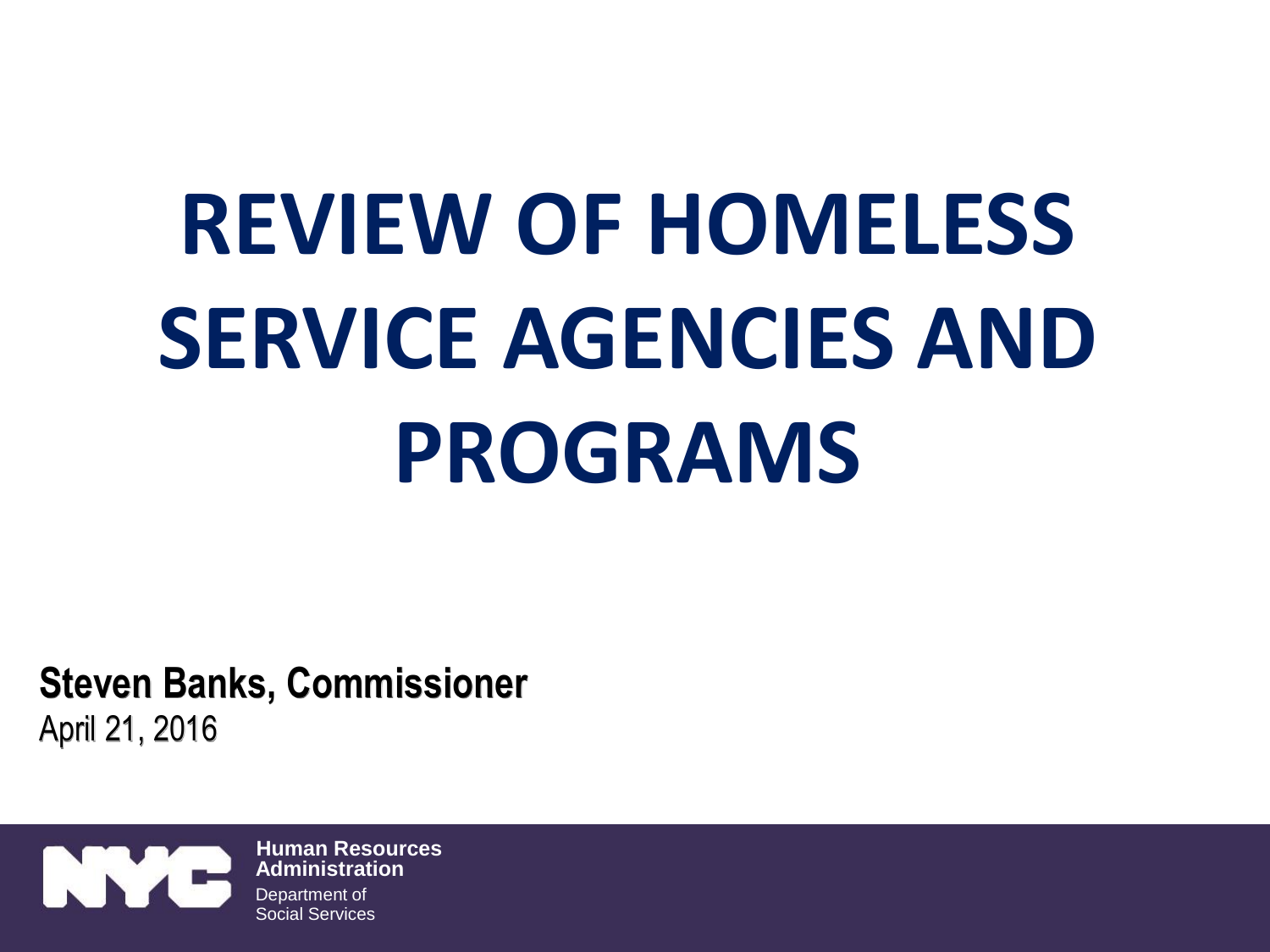#### **Drivers of Homelessness**

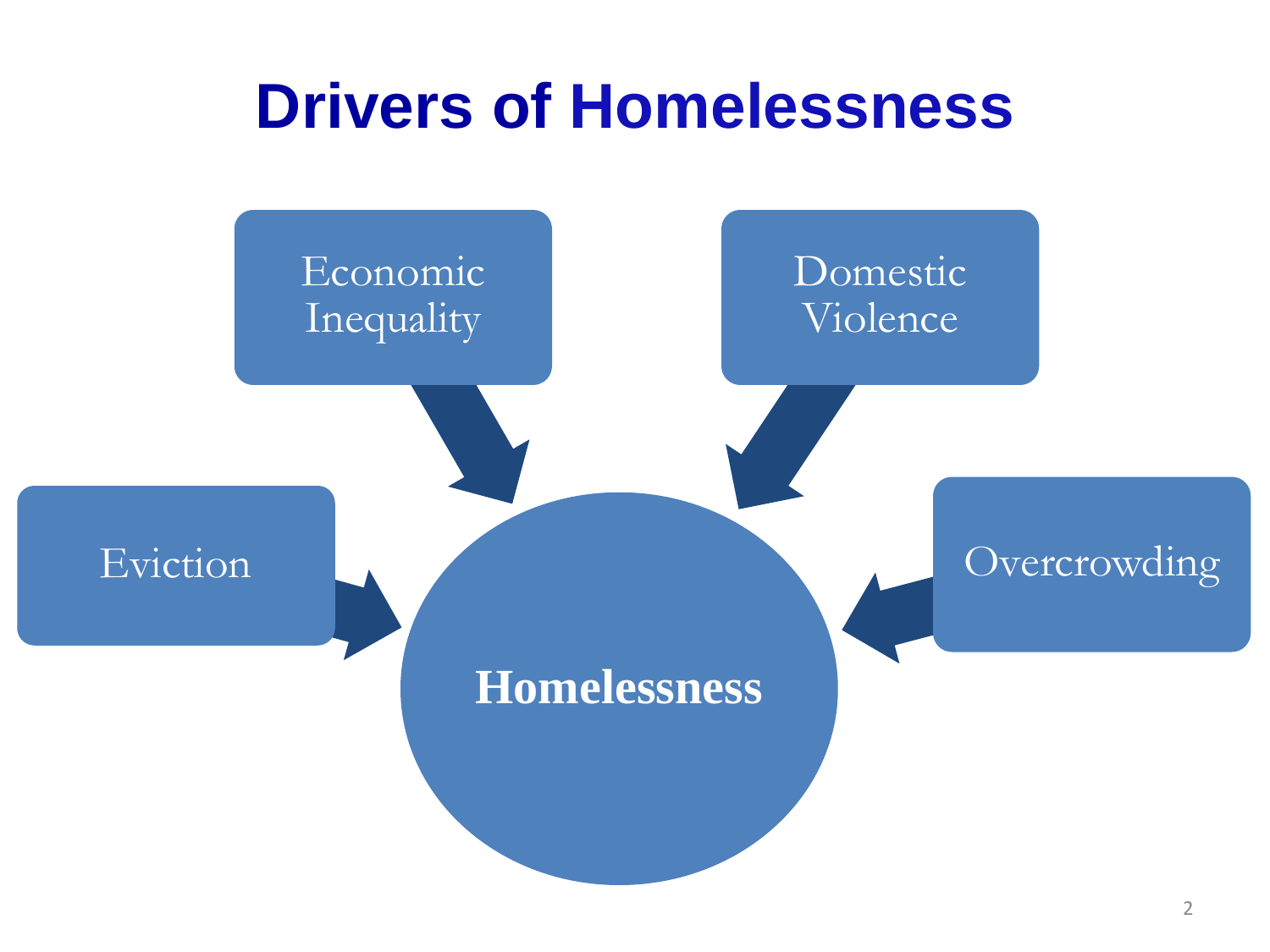# **Shelter Census Forecast Compared to**

### **Historical Growth**

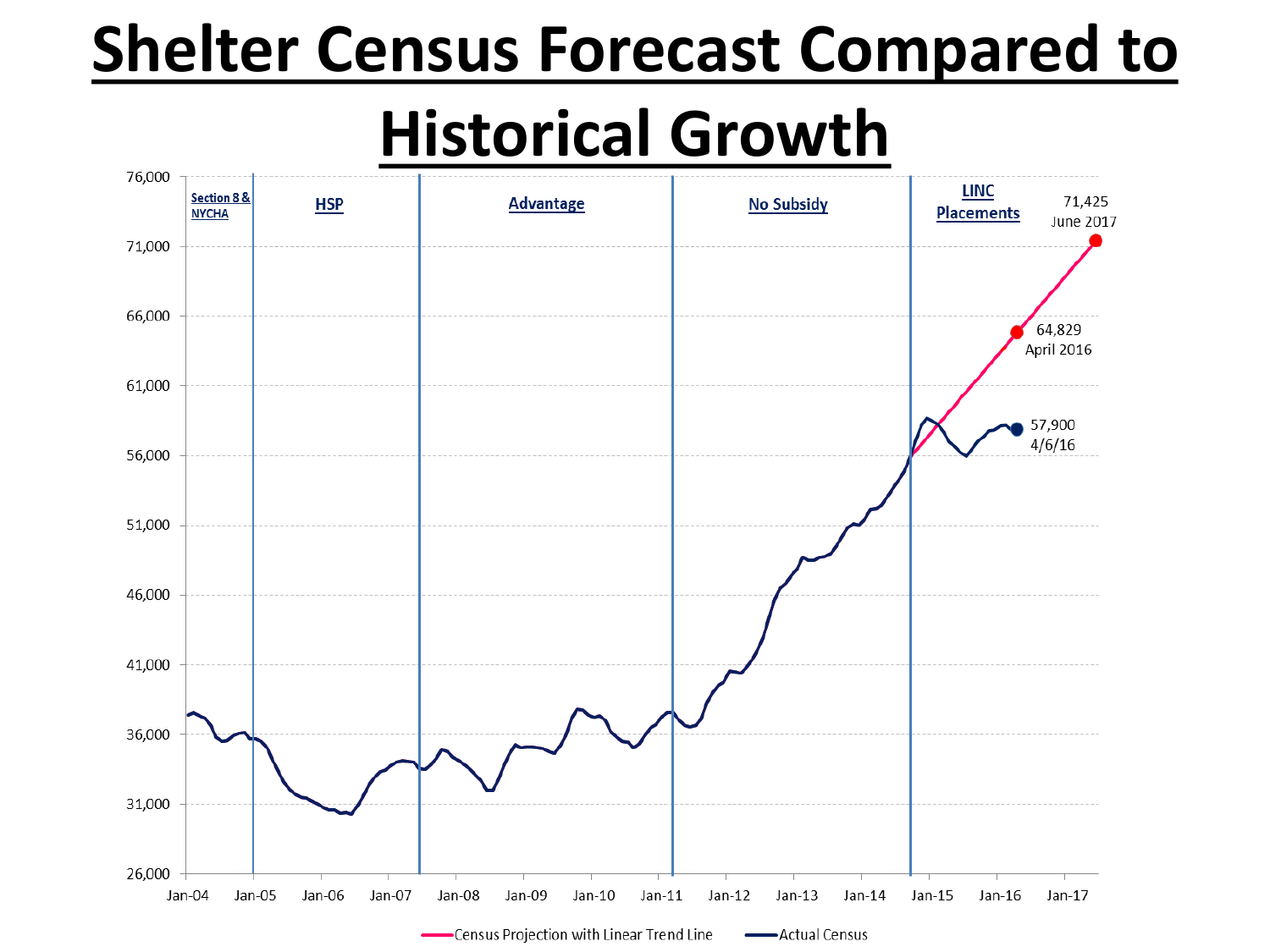# **Housing Assistance Results:**

|                   | FY15 and FY16 (through Mar. 2016) |                          |
|-------------------|-----------------------------------|--------------------------|
|                   | <b>Total Households</b>           | <b>Total Individuals</b> |
| <b>DHS LINC 1</b> | 991                               | 3,449                    |
| <b>DHS LINC 2</b> | 550                               | 1,914                    |
| <b>DHS LINC 3</b> | 534                               | 1,858                    |
| <b>DHS LINC 4</b> | 1,411                             | 1,675                    |
| <b>DHS LINC 5</b> | 847                               | 946                      |
| <b>DHS LINC 6</b> | 52                                | 178                      |
| <b>HRA LINC 3</b> | 397                               | 1,382                    |
| <b>CFEPS</b>      | 1,628                             | 5,665                    |
| <b>NYCHA</b>      | 3,126                             | 10,855                   |
| <b>SECTION 8</b>  | 1,242                             | 4,081                    |
| <b>SEPS</b>       | 224                               | 224                      |
| <b>HOME TBRA</b>  | 36                                | 125                      |
| <b>TOTAL</b>      | 11,038                            | 32,352                   |

**Notes: CFEPS and SEPS contain data though the week ending April 1, 2016.** 

**CFEPS data contains both DHS shelter move outs and community provider placements.** 

**NYCHA total includes Project Based Section 8 and Priority Referrals - N0 and W0.**

**Section 8 total includes HPD Initiatives and NYCHA Priority.**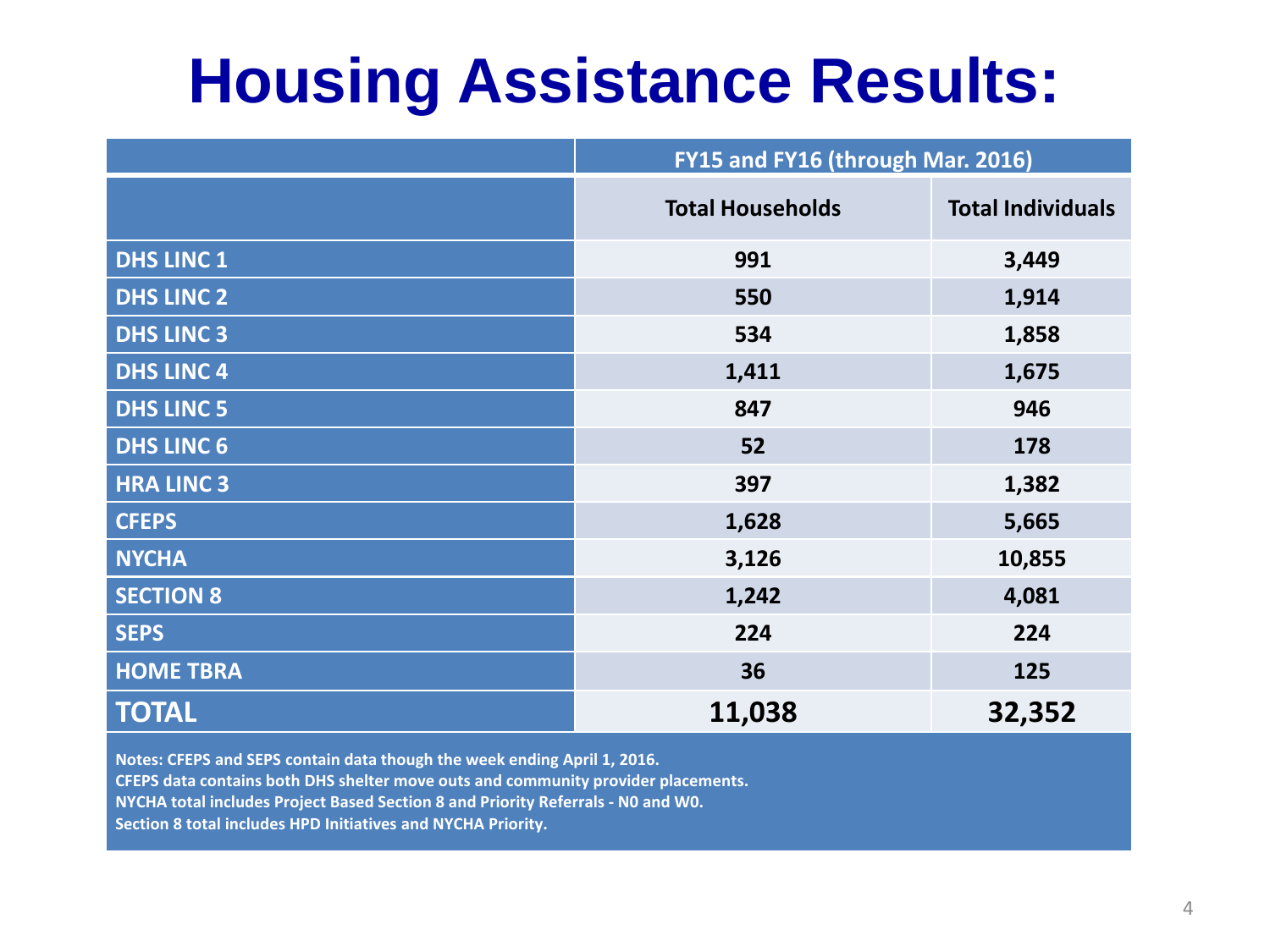#### Inputs:

- Over 400 people interviewed including City staff, providers, local and national advocates, external partners, former leaders and providers of services and 4 focus groups with clients
- Survey of 725 DHS staff and 630 shelter residents across shelter populations and types
- Process mapping of *intake centers* and visits to shelters
- Research of *leading practices* from other jurisdictions and academics
- Analysis of existing City policies and processes



**Number of Interviews Conducted**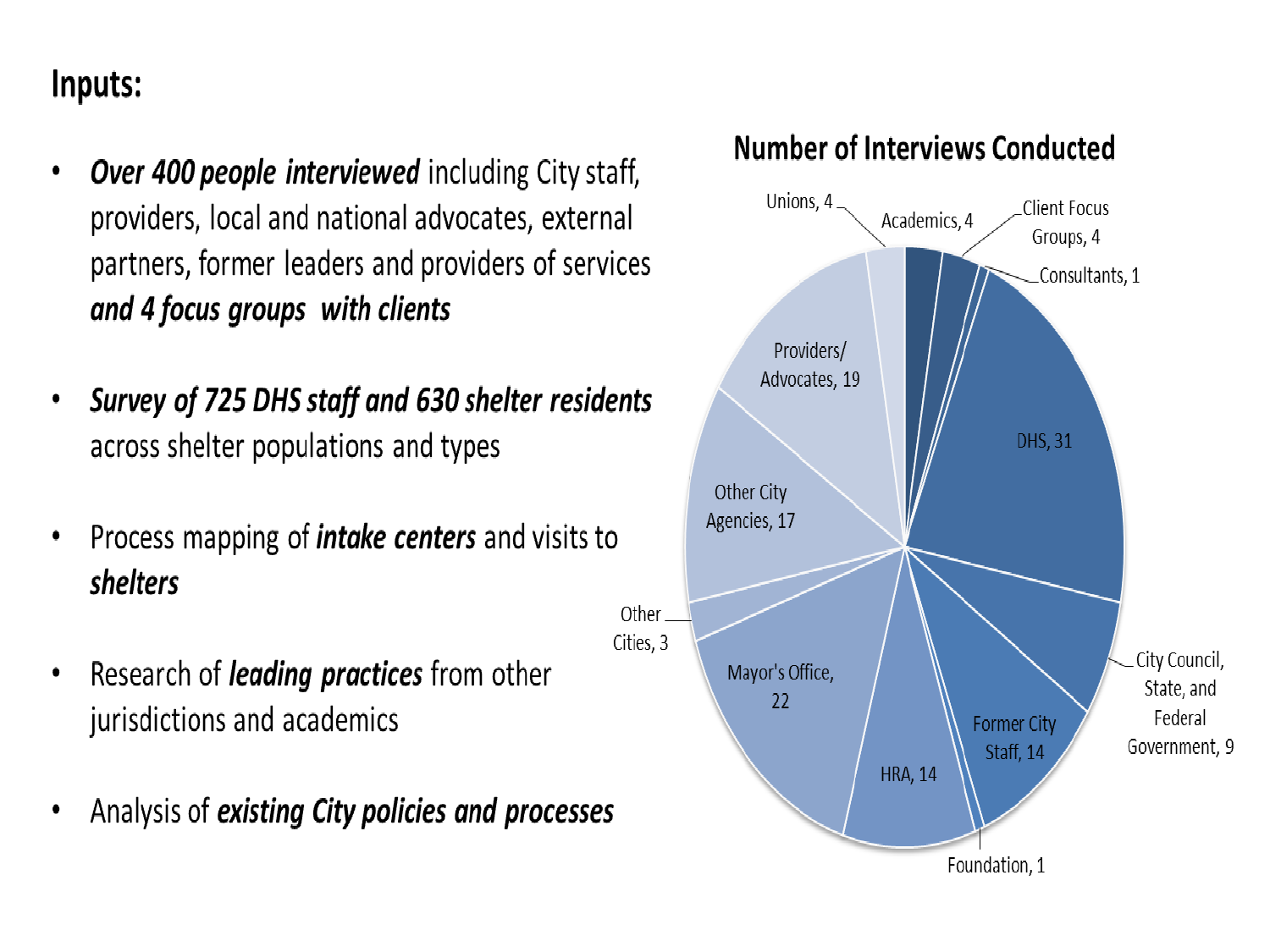#### **Current Prevention Process**

Clients forced to navigate variety of stakeholders, programs, and physical locations prior to and/or during shelter intake process

**DHS Intake** 

**Center** 

Many clients go directly to DHS intake centers without **Client** consulting Homebase providers Homebase clients seeking help with eviction process take up majority of Homebase providers' time/resources: clients in need of social services, mediation or aftercare would benefit from additional resources at Homebase

**If Prevention is** effective, client remains stably housed in their community and does not go to **DHS Intake Center** 



#### **Future Prevention Process**

#### Via expanded Homebase services, clients will be provided proactive and tailored services to prevent entering shelter Homebase Providers will receive **Client** additional on-site support from HRA with Public Assistance and other benefits, and can instead focus on providing social services such as family mediation to prevent clients from entering shelters If Prevention is effective, Client will spend less time going client remains stably housed back and forward between HRA in their community and and Homebase does not show up at DHS Intake Center Homebase **Providers and HRA** DHS intake centers will be able to focus on shelter placement **DHS Intake** Center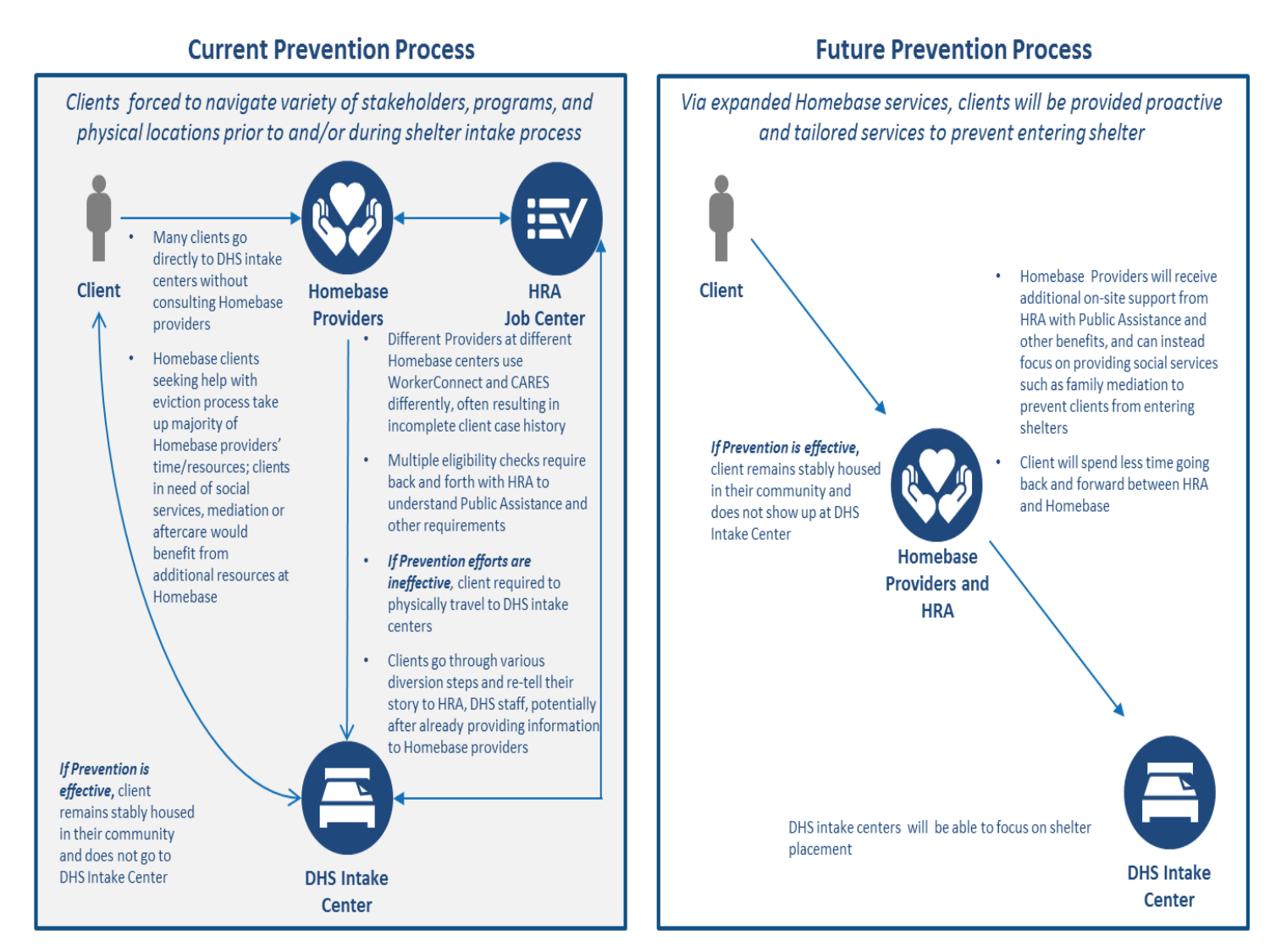### **DSS Reforms: Prevention**

**Move Homebase program management from DHS to HRA:** Management of the Homebase program will be moved to HRA, which already runs a number of homeless prevention programs and services. Integrating all prevention services under one agency will reduce inefficiencies and allow for more seamless and effective client services.

**Expand Homebase staffing and services:** HRA staff at Homebase offices will provide expanded on-site processing and triage for HRA benefits, including public assistance and rental assistance. Homebase not-for-profit staff will also expand their case management services to include landlord and family mediation, educational advancement, employment, and financial literacy services.

**Expand the scope of Homebase as the first point of entry for those at risk of homelessness:** The City will develop an intake model that builds on Homebase to focus greater attention on the role of communities in supporting families at risk of becoming homeless. Families seeking homeless prevention or shelter services will obtain these services within their borough, rather than through the City's centralized intake center in the Bronx.

**Use data analytics to proactively target prevention services for at-risk clients:** HRA will use client data collected by the agencies to proactively identify and target prevention services for New Yorkers who are most at risk of becoming homeless, such as families who are at risk of having their public assistance case closed administratively or reapplying for shelter.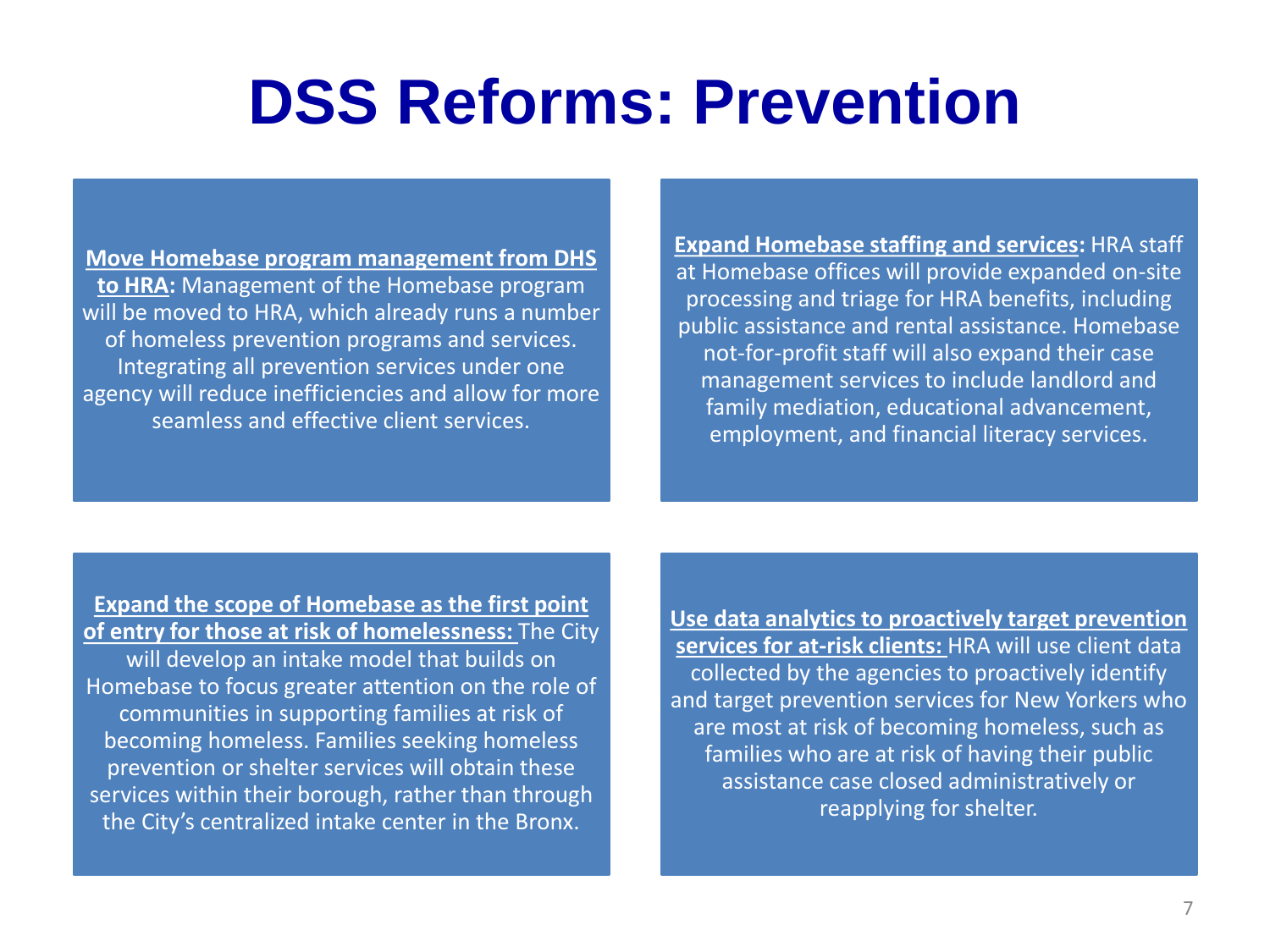## **DSS Reforms: Prevention**

**Target outreach to doubled-up families with school-aged children:**  HRA will work with DOE to identify and proactively target prevention services for students of families living in doubled-up situations who are reported as homeless under the McKinney-Vento Act.

**Deploy additional HRA prevention staff to single adult and adult family intake sites:** The City will increase the HRA Diversion staff presence at these intake sites to expand services for clients.

**Target services and rental assistance for youth in DYCD shelters:** Eligibility criteria for the City's rental assistance programs will be expanded to include youth living in DYCD youth shelters at risk of entering DHS shelters.

**Target services and rental assistance for clients with mental health needs cycling between jail and homelessness:** City rental assistance will be strategically targeted to identified at-risk clients with mental health needs cycling between Rikers Island and DHS shelters.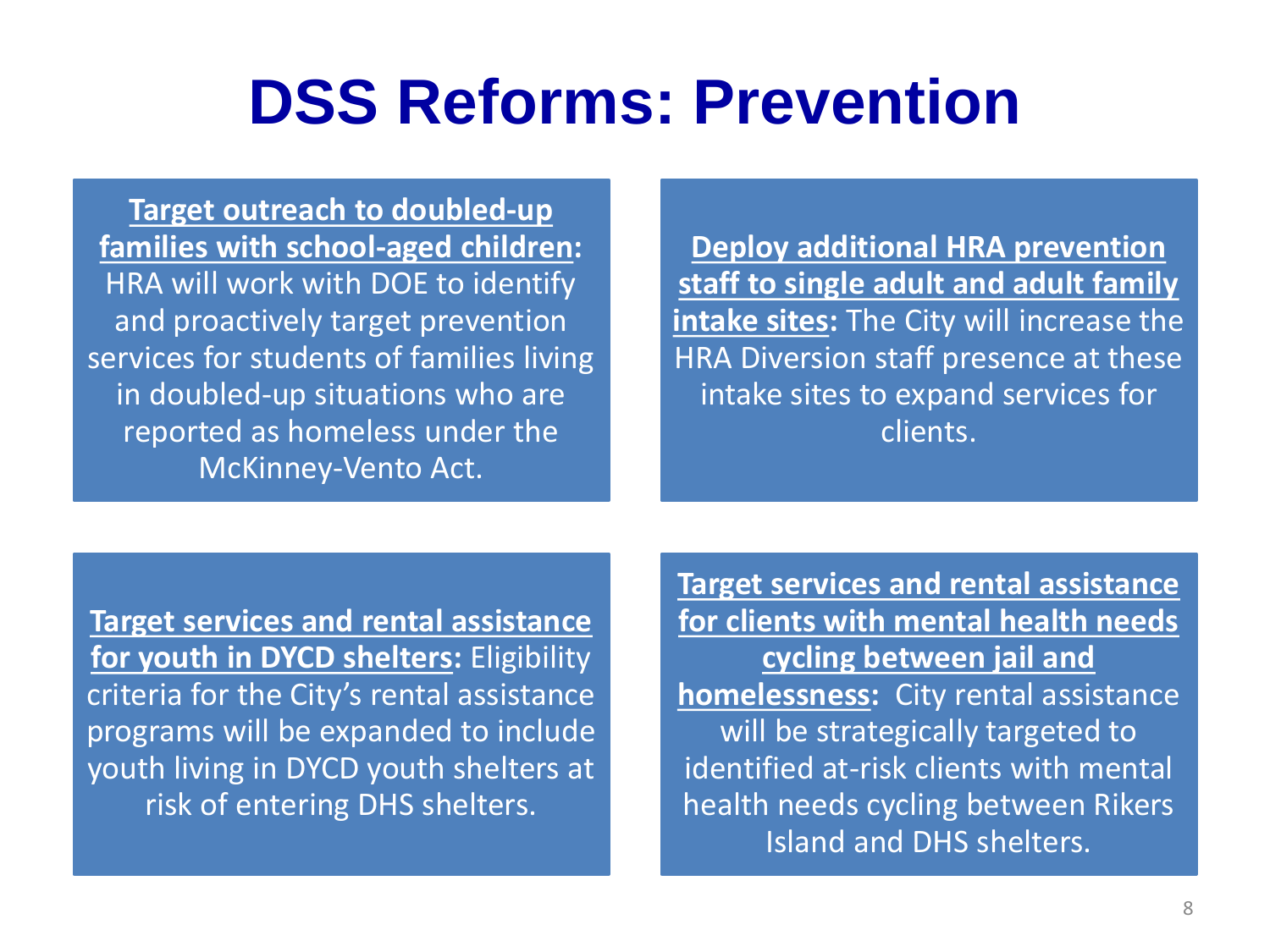#### **DSS Reforms: Prevention**

**Create two new City/State Task Forces to increase homelessness prevention:** The City is proposing that the State participate in two new City-State task forces, one that will develop and implement alternatives to avert discharges from State prisons to DHS shelters, and one that will work to implement community-based programs to eliminate the need for DHS mental health shelters. These two client groups account for a large proportion of the census for the City's single adult shelters.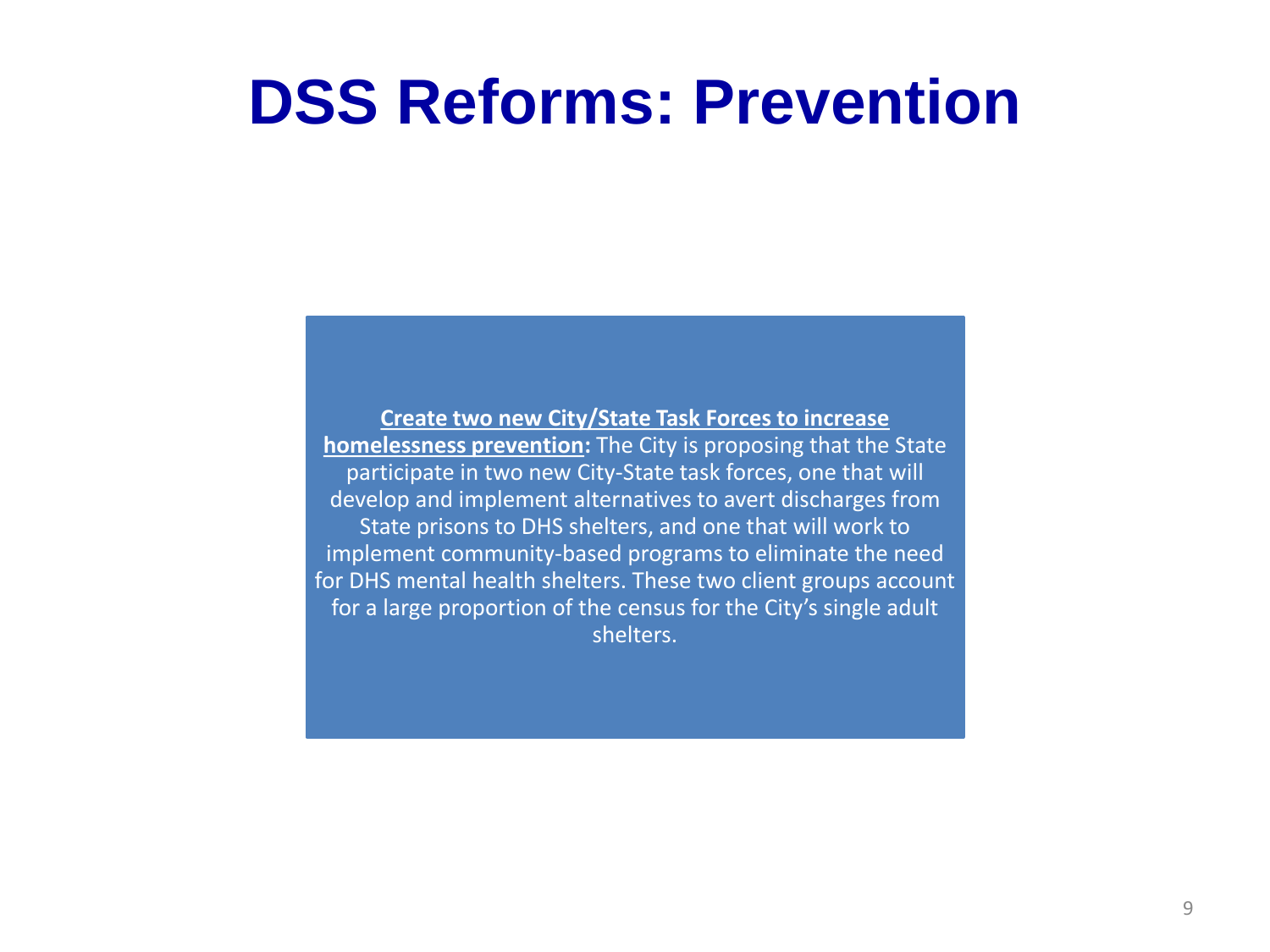## **DSS Reforms: Street Homelessness**

**Fully launch HOME-STAT to address street homelessness:** The HOME-STAT initiative partners existing homeless response and prevention programs with a series of new innovations designed to better identify, engage, and transition homeless New Yorkers from the streets to appropriate services and permanent housing.

**Enhance tools for outreach teams to bring people in from the streets:** The City will increase safe haven beds, increase the number of drop in centers, and develop 15,000 units of supportive housing to provide essential tools to address street homelessness.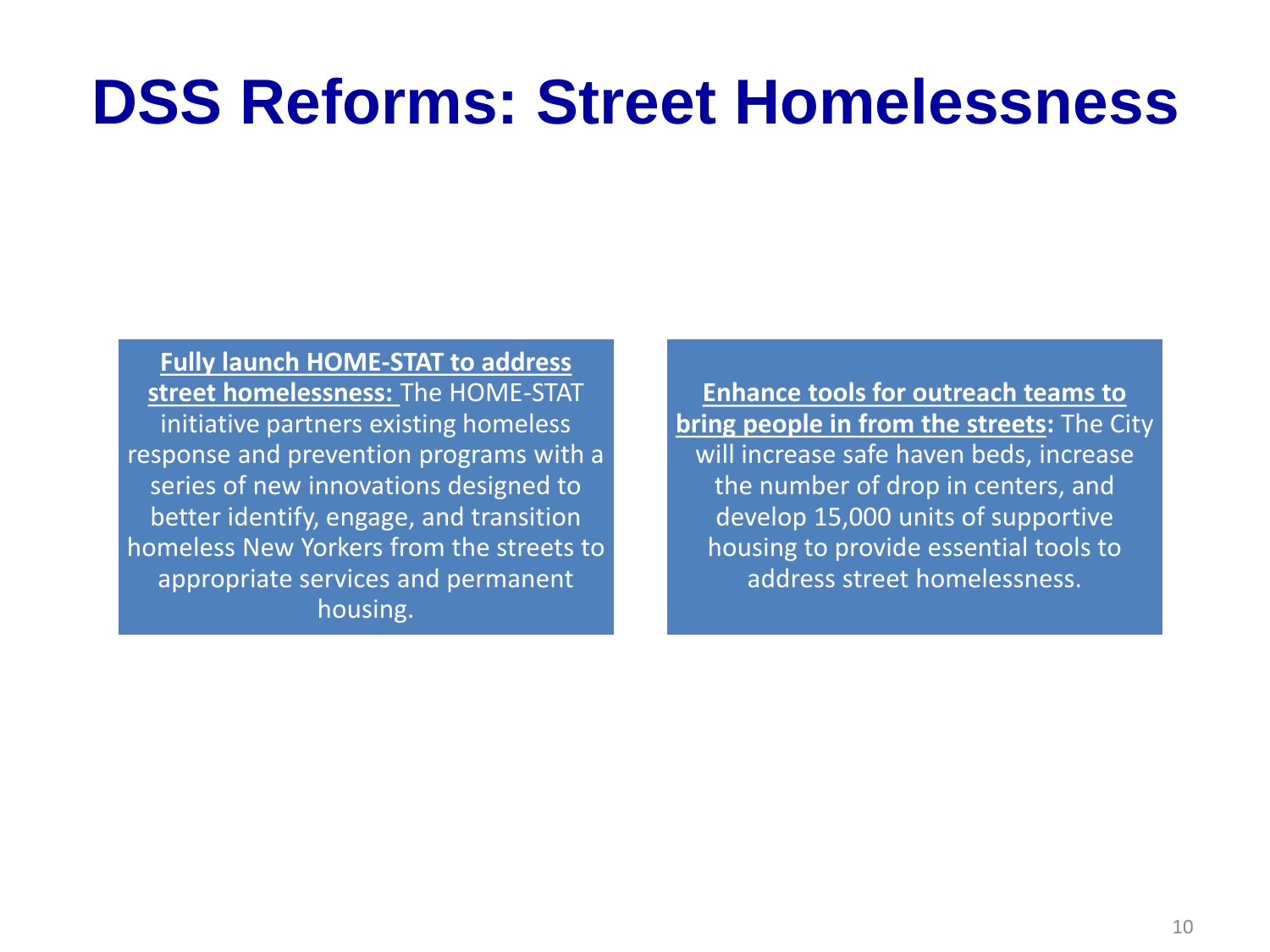**Increase safety in shelters through an NYPD management review and retraining program:** The NYPD will begin retraining all Department of Homeless Services Peace Officers and deploy an NYPD management team at DHS to develop an action plan to upgrade security at all shelter facilities.

**Enhanced domestic violence services in DHS shelters**: HRA's NoVA (No Violence Again) out-stationed Domestic Violence Services will be expanded to DHS Tier II family shelters to provide families with access to domestic violence services. Trained staff from HRA will go to designated Tier II shelters to provide these services. Existing social services staff in Tier II shelters will participate in enhanced training that will provide them with the tools to identify and refer families and individuals to the NoVA team, a NYC Family Justice Center, or other community-based domestic violence providers.

**Implement a more extensive reporting system for critical incidents that occur in shelters:** DHS has implemented a new, more comprehensive system for the reporting of critical incidents in shelters. To ensure that problems are identified, violence is now defined much more broadly to include wide-ranging definitions of domestic violence, assault, and both child abuse and neglect. DHS is implementing thorough reforms to ensure that all critical incidents, especially violent incidents, are appropriately categorized, and there is appropriate follow-up.

**Expand Shelter Repair Squad 2.0 Operations:** The City will continue to aggressively inspect homeless shelters to identify and address building violations and shelters in need of repairs. Inspections will be conducted twice a year at all sites used to house homeless individuals and families, and the Shelter Report Card will be produced regularly to hold the City and providers publicly accountable. The City will also ensure that all providers have clear information about the standards and regulations against which they are measured, explore ways to reduce the time it takes for violations to be cleared, and create a working group of shelter providers to discuss the best means of working together to improve shelter conditions.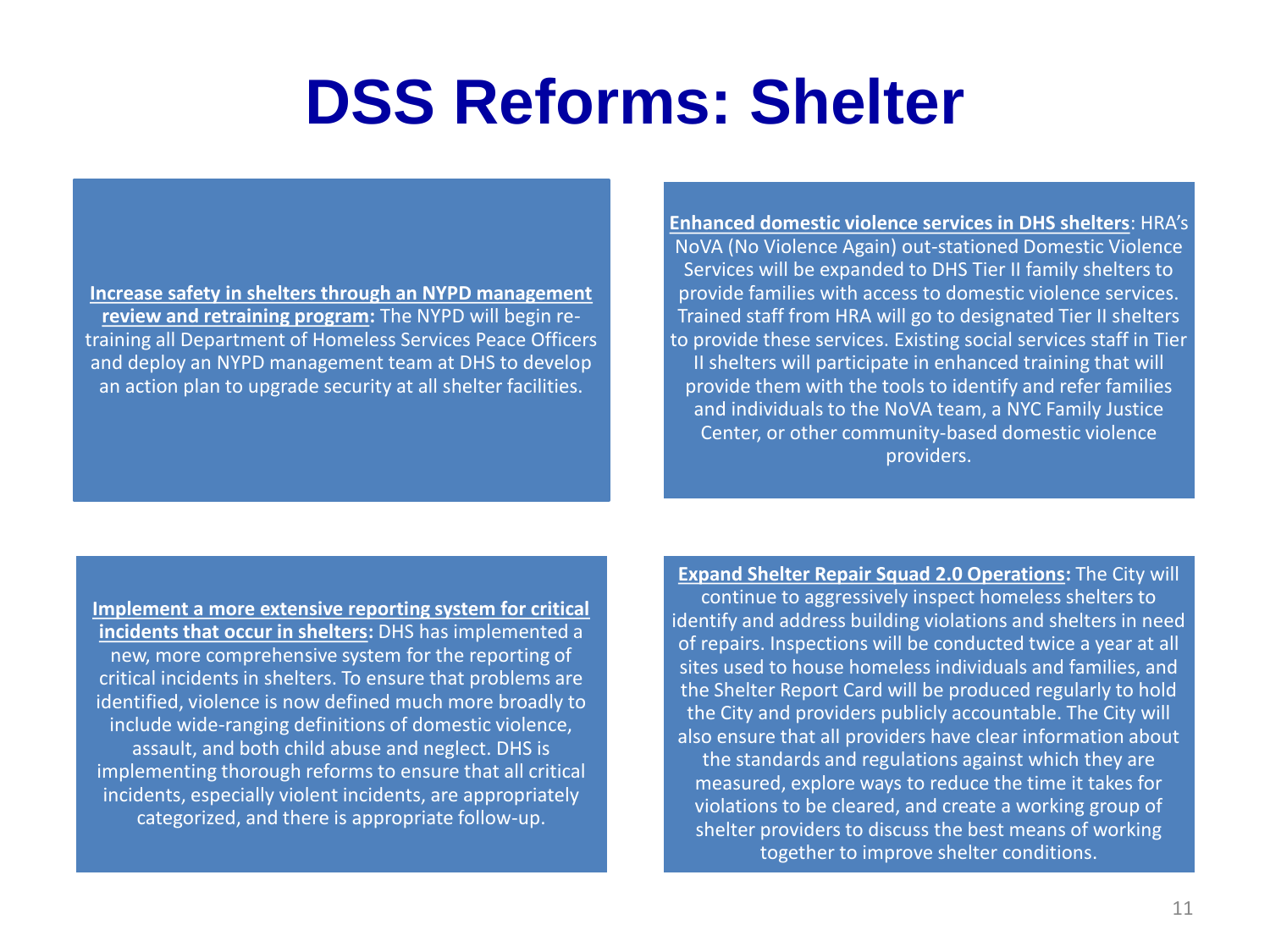**Increase coordination among inspectors:** To avoid duplication of effort, the City will establish a semi-annual multi-agency inspection process that includes all City agencies that have inspection responsibilities. The City again asks for joint participation by NYS Office of Temporary and Disability Assistance (OTDA) and the City and State Comptrollers.

**Phasing out the use of cluster shelters:** The City will phase out the use of cluster shelter units, returning them to the market so that the apartments can be restored as low-rent housing; 260 cluster units have already been designated for closure during this fiscal year. The City will continue with the plan to phase out the 16-year cluster program through a combination of code enforcement to address inadequate conditions; working with owners to return units to the permanent housing stock, rehabilitate the buildings, and permit families to remain in the upgraded units; and, to the extent necessary, replacing units with a new shelter model that combines transitional housing, permanent housing, and community space.

**Assessing the potential conversion of existing shelters to permanent housing:** Where feasible, the City will partially convert current shelter sites into permanent housing using new shelter models like Gateway Housing and Homestretch, which include affordable permanent housing, shelter units, and community space at the same location. At other sites, it may be possible to convert an entire shelter site to permanent housing and we will begin that evaluation process at locations in East New York.

**Phasing out use of commercial hotels:** As the cluster takedown, the shelter conversion process, and the enhanced shelter move out efforts proceed, the City will prioritize ending reliance on renting blocks of rooms in commercial hotels as shelter.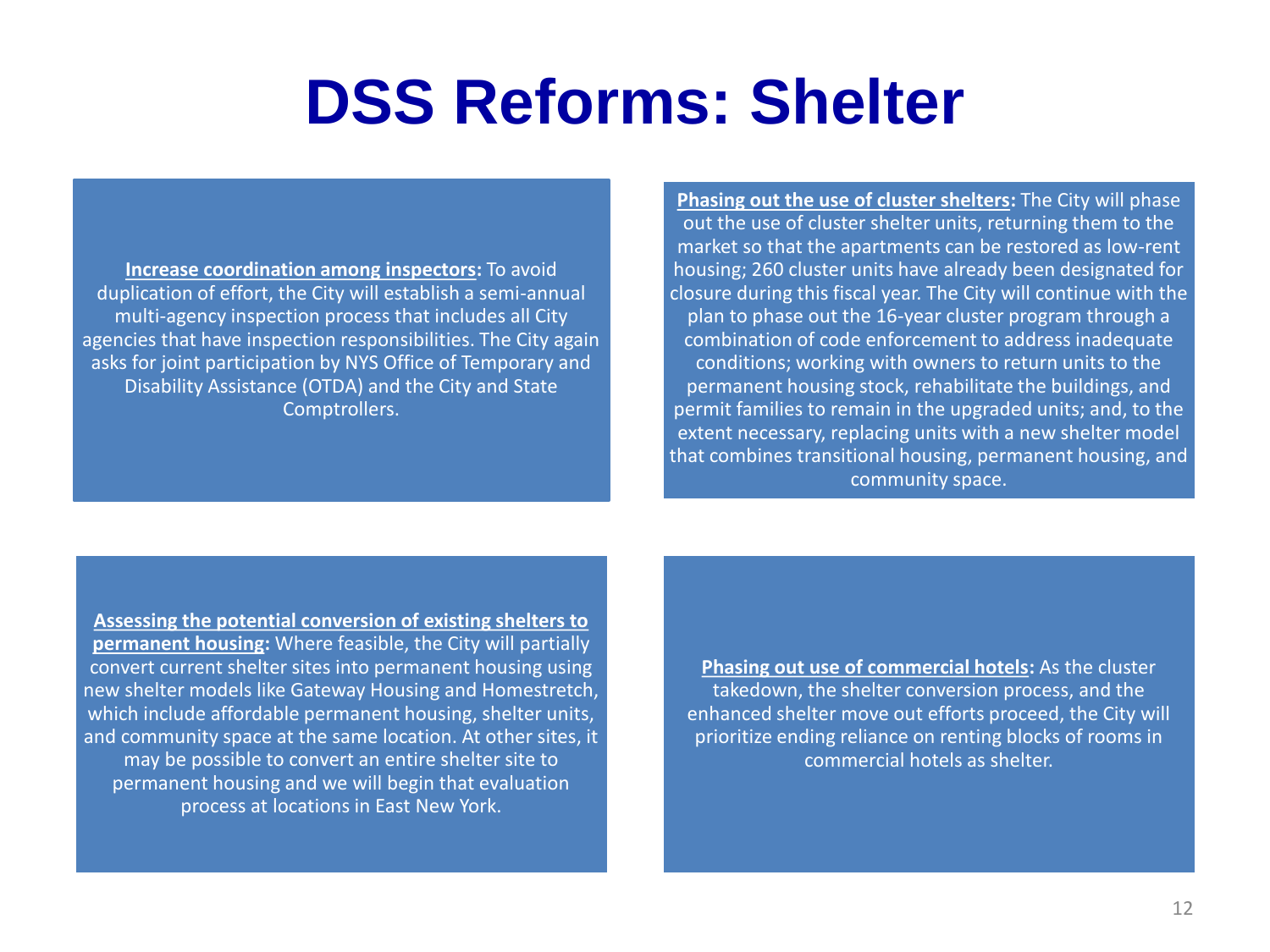**Implement the domestic violence shelter expansion:** The City will continue to implement the initiative to increase domestic violence services by adding 300 emergency beds and 400 Tier II units.

**Implementing a capital repair program:** The City will implement a program to systematically review and fix capital needs at shelters.

#### **Rationalizing shelter provider rates:**

The City is evaluating payments to shelter providers to ensure they are sufficient to fund maintenance and services, and is assessing the capital needs of shelters which have not been adequately supported for many years.

**Address ADA compliance in shelters:** The City will hire a consultant to evaluate ADA accessibility in the DHS shelter system and formulate a compliance plan.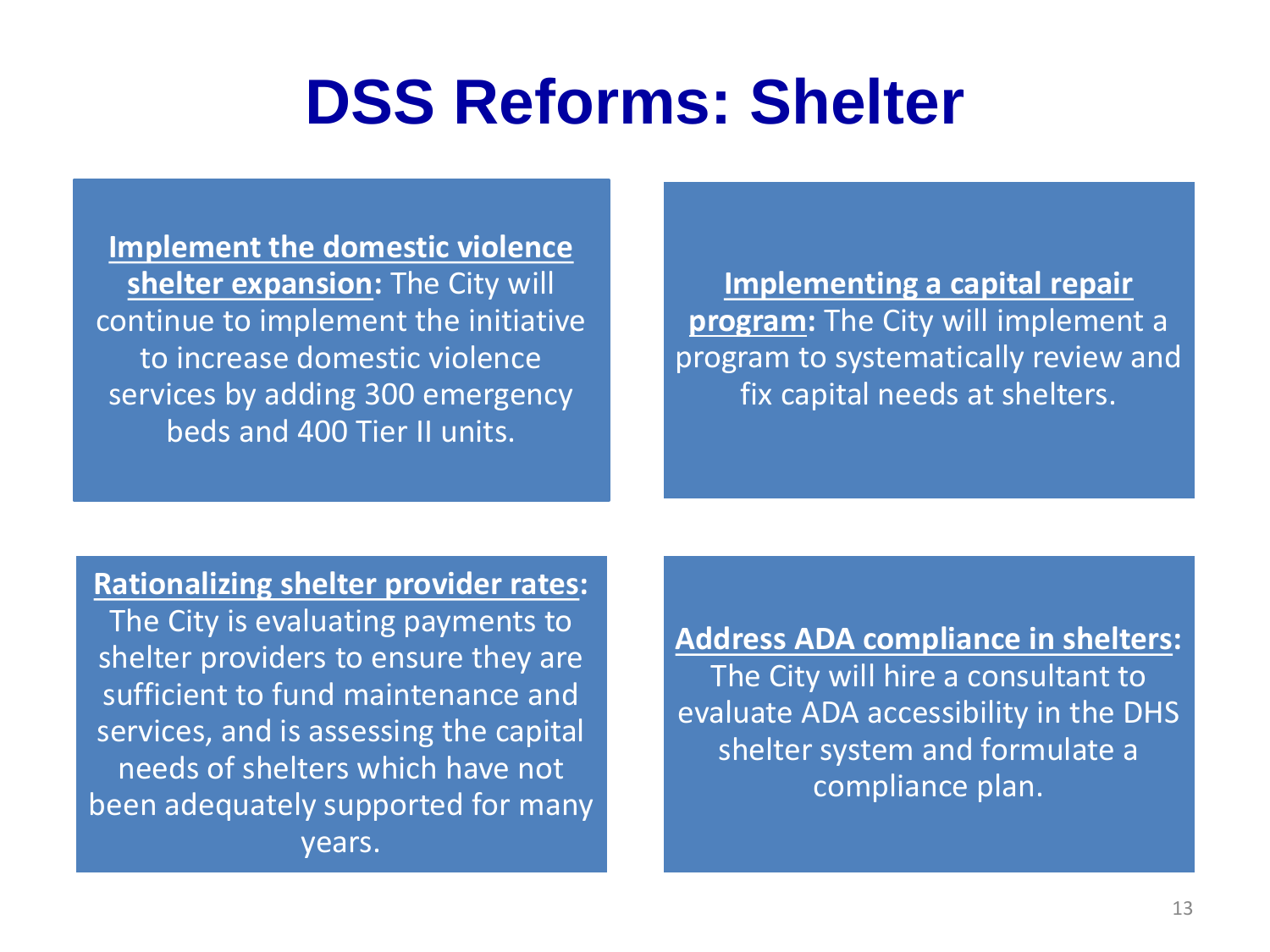**Expanding the scope of HRA's ADA coordinator to cover the shelter system:** HRA's ADA Coordinator will coordinate and oversee ADA compliance and initiatives in the shelter system. The Coordinator will also develop and implement staff training and address client complaints.

**Promote career pathways for shelter residents:** The City will implement new programs to help shelter residents move forward on a career pathway. Adult literacy and High School equivalency programming will be implemented at all shelters for residents who need additional supports in these areas. The City will also implement a training and employment program at select shelters for residents to learn trades by providing system-wide shelter maintenance services in private shelters.

**Targeting services for emerging new trends in the single adult population (persons 50 or older and 18 to 24)**: More effective targeting will promote our prevention and rehousing efforts.

**Targeting services for families to move away from a one size fits all approach:** The City will develop initiatives that focus on the varying needs of homeless families. The City will work with providers to develop shelter models in which placements may be differentiated based on the family's readiness to be rapidly rehoused; families who are assessed to likely have a shorter stay in shelter may be placed in different programs than families with higher needs and a likely longer length of stay.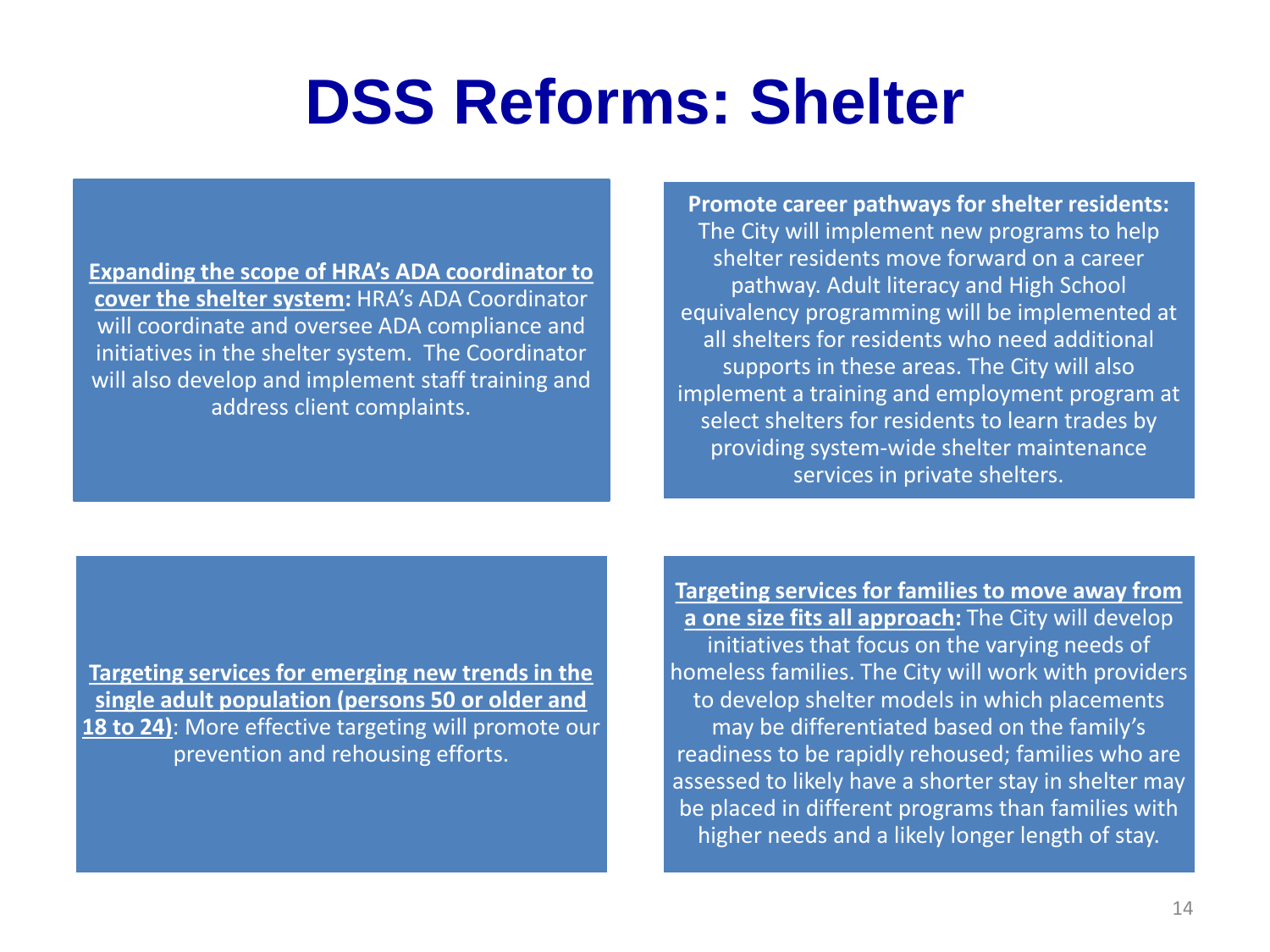**Eliminate the requirement for school-age children to be present at PATH for multiple appointments:** School-age children will no longer be required to be present with their families for multiple appointments in the shelter application process.

**Align access procedures for adult families with procedures for families with children**: The City will modify the intake process and improve capacity planning to avoid long waits and/or transporting clients in the middle of the night as a result of the delay in identifying available shelter placements.

**Streamline access to DYCD shelter for homeless youth:** City staff will be deployed at the entry points of the DHS shelter system to offer youth beds for individuals between the ages of 16 and 21. The plan to triple the number of youth beds is a critical element of this reform.

**Implement tripling of DYCD shelter capacity for Runaway and Homeless Youth:** DYCD will continue its expansion of RHY capacity. Nearly 200 additional beds have already been brought online and the City will open 100 beds each year for the following three years. This will bring the total system capacity from 250 when Mayor de Blasio took office to 750 by FY19.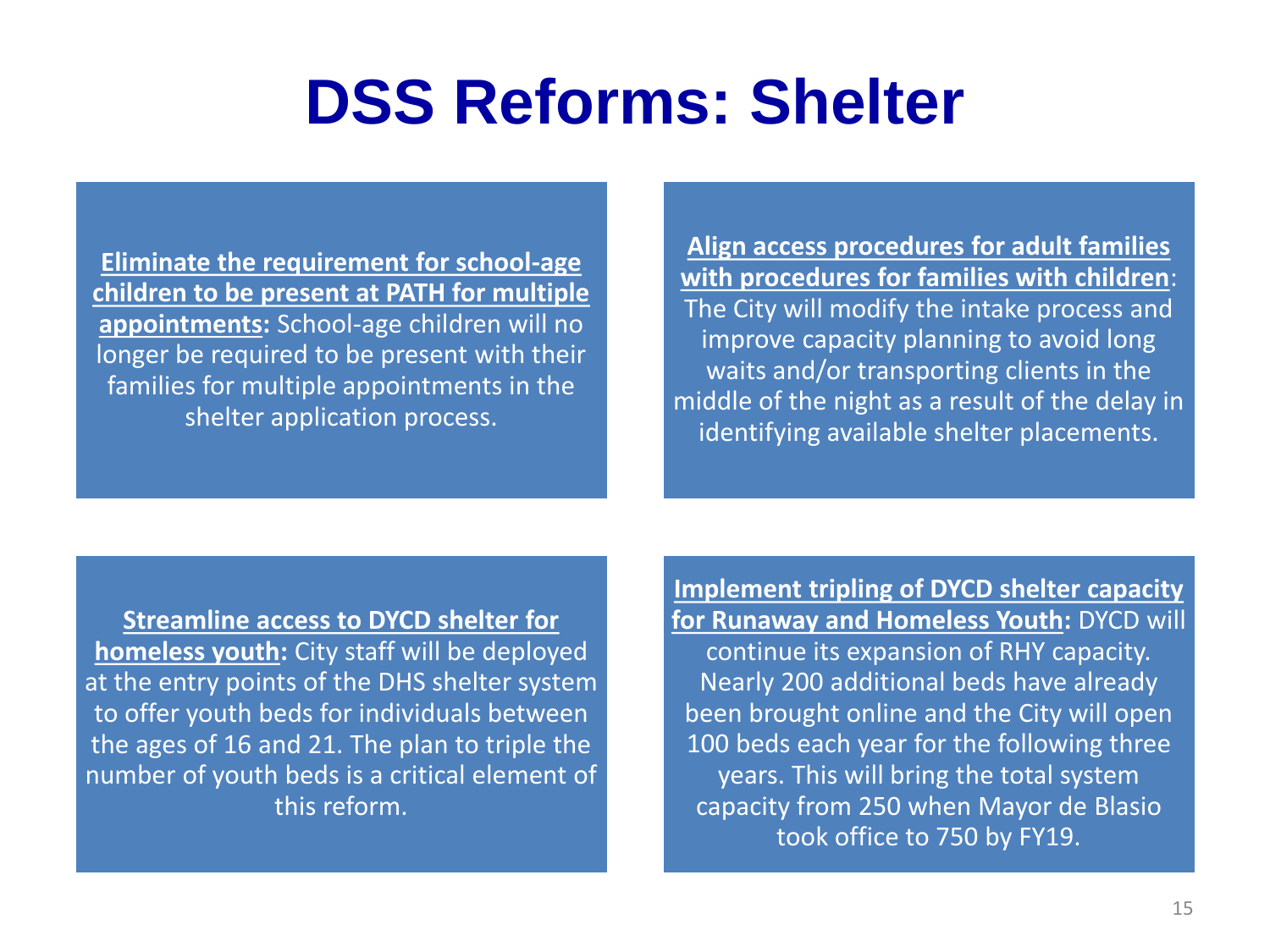**Provide increased notice prior to non-emergency transfers:** In nonemergency situations, clients will be given more notice that they are being transferred to another shelter. **Increasing transportation resources to reduce placement waiting time**: The City will be deploying additional transportation resources to address this problem.

**Deploy social workers to accompany families found ineligible who are returning to a community resource to provide on-the-spot assistance**: This will enhance client services and address problems related to repeated reapplications.

#### **Expand the shelter conditions complaint process through HRA's**

**Infoline:** The hotline's current purpose is to address conditions complaints. HRA will expand this to include complaints on all shelter services, including shelter conditions. **Communicate more information to clients through flyers, posters and other media**: Better information for clients will enhance access to services, including employment and housing assistance.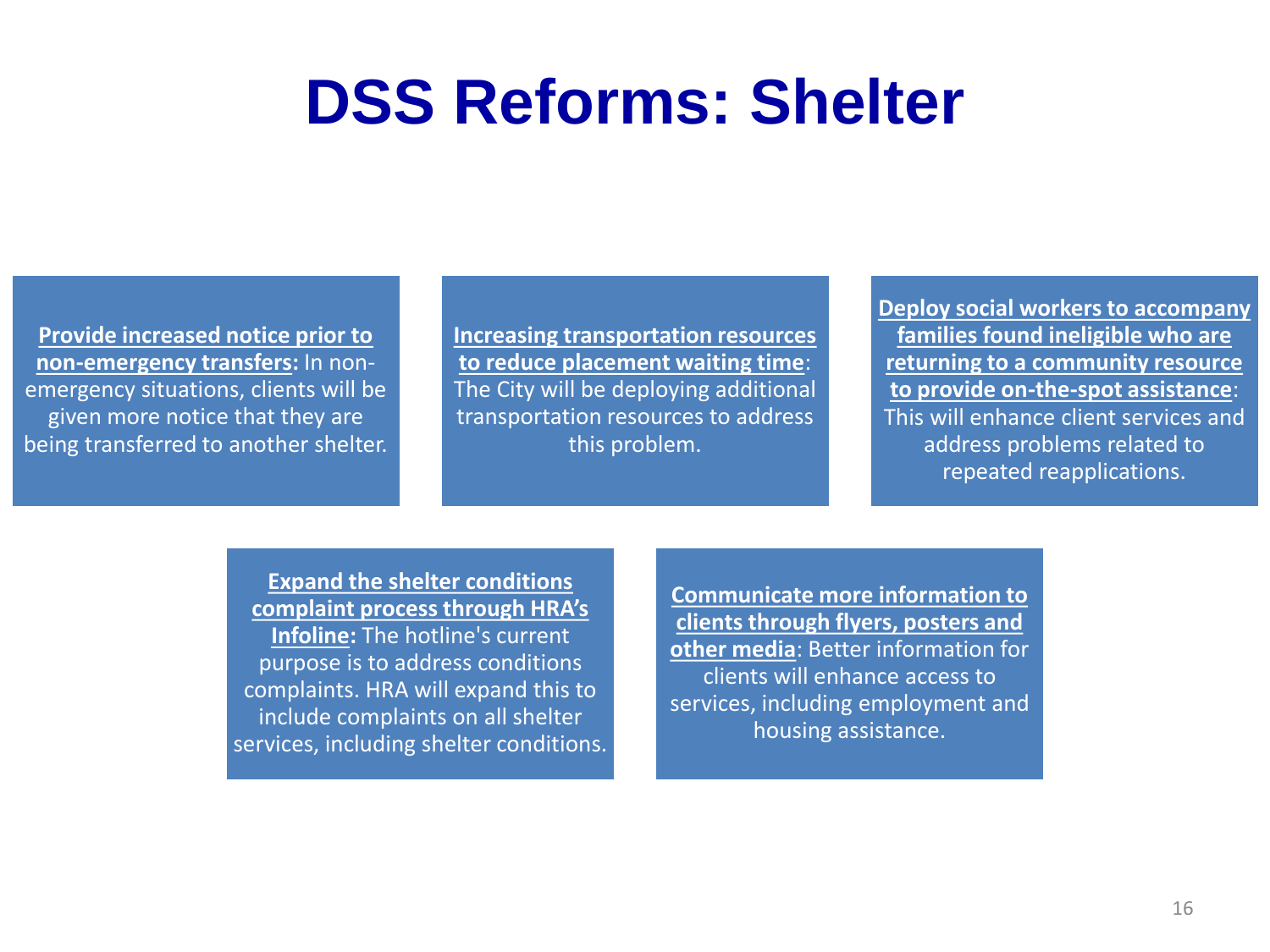## **DSS Reforms: Rehousing**

**Move Rehousing program management from DHS to HRA:** Modeled on the veterans move out effort, HRA will develop a centralized reporting structure to promote move outs.

**Streamline the HPD housing placement process:** The City will establish a streamlined process to connect homeless clients to HPD-financed units that are available and appropriate for their needs.

**Continue to utilize NYCHA placements to address homelessness:** As provided in the City budget, within the needs-based NYCHA placements that are available during the year, the City will continue to place 1,500 DHS families on the NYCHA waiting list as well as 300 domestic violence survivors in HRA and DHS shelters and on the NYCHA waiting list into vacancies that arise.

**Consolidate and streamline the LINC, SEPS and CityFEPS rental assistance programs:**  The City will consolidate and streamline the operations of its rental assistance programs to enhance shelter move outs.

**Increase enforcement of source of income discrimination law:** The City will train and dedicate HRA staff to conduct testing to identify potential discriminatory practices and take enforcement action to supplement the efforts of the City Human Rights Commission.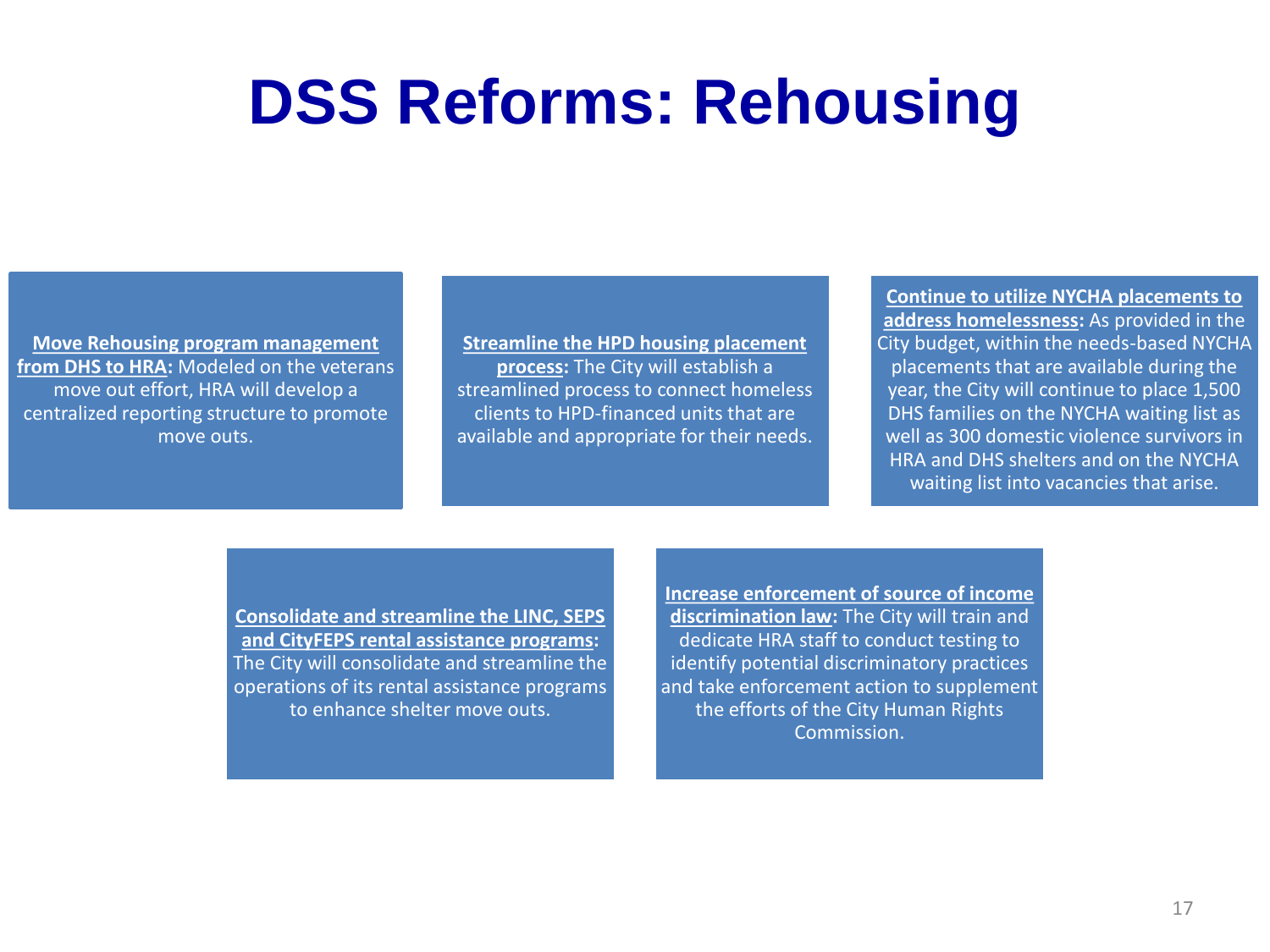## **DSS Reforms: Rehousing**

**Implement a more effective aftercare program:** Using the critical time intervention as a model, the City will enhance aftercare services for rehoused clients.

**Provide assistance to obtain federal disability benefits:** The City will dedicate services to focus on enrolling shelter residents on SSI/SSD to increase income and promote rehousing.

**Incorporate Continuum of Care strategic planning into homeless strategy development and establish a leadership reporting structure:**  Drawing on the model in other jurisdictions, the City will enhance the role of the Continuum of Care in the policy and planning process. As part of this initiative, the City will explore ways to further *coordinate access* and *assess need* for those experiencing homelessness following the HUD approach.

**Provide clear and concise information and written materials to clients about available assistance and programs:** HRA and DHS will create and distribute more effective informational materials for clients in the community and in shelters.

**Call on the State to: (a) permit use of Medicaid funds for apartment search and shelter relocation services for homeless clients with disabilities; and (b) approve HRA's requested FEPS plan modifications:** These policy changes will enhance both rehousing and prevention efforts.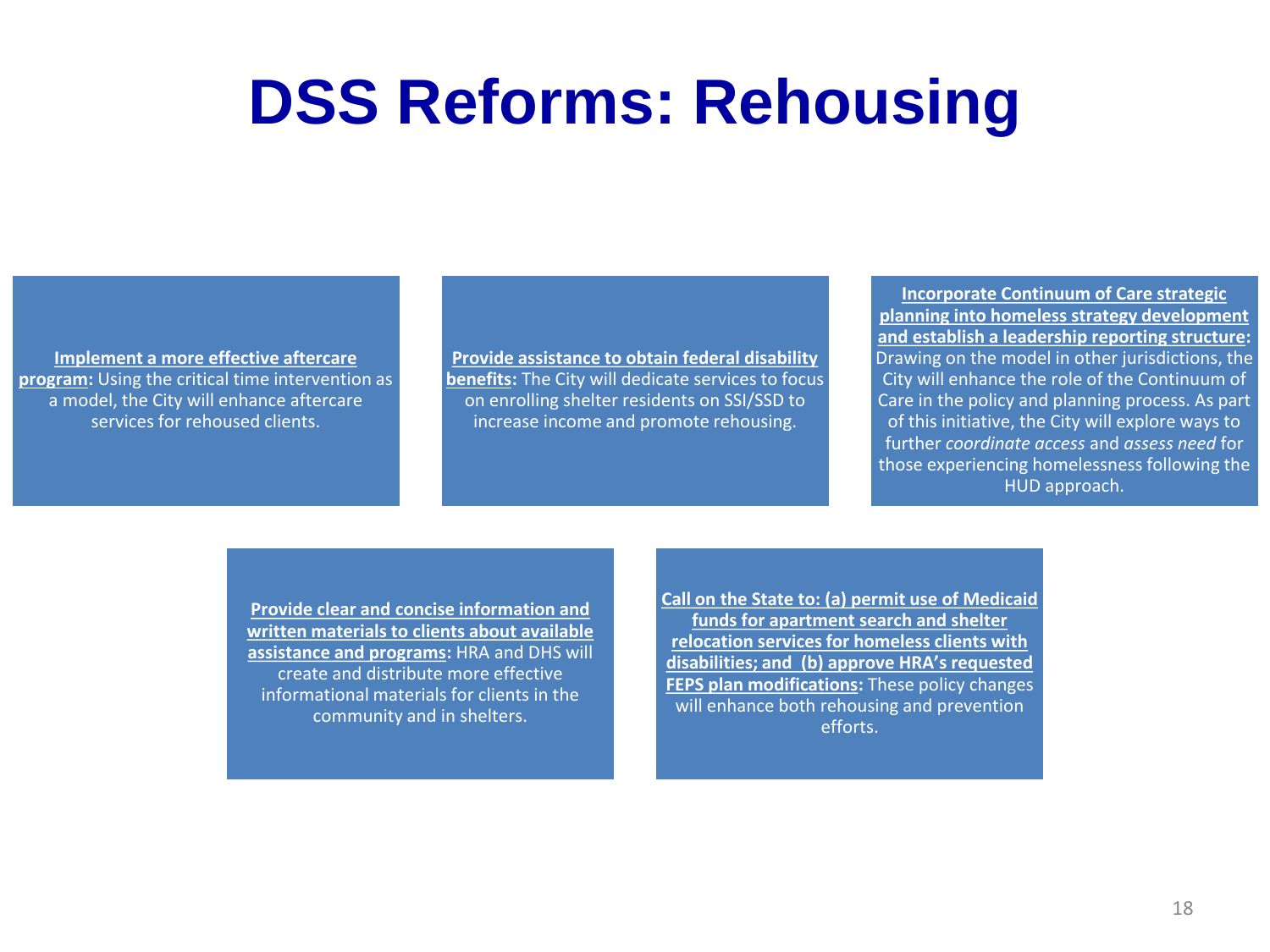#### **Social Services/HRA Commissioner**

#### **Chief Social Services Administrator**

#### **Core Services**

Cash Assistance/SNAP, Employment, Health Insurance, Prevention/Rental Assistance, Legal Assistance, Child Support, Homecare, APS, DV/HASA Assistance and Shelter, IDNYC, InfoLine, Homebase, Rehousing

#### **Chief Homeless Services Administrator**

#### **Core Services**

Intake, Shelter System Management and Oversight of Not-for-Profit Providers (capacity planning, shelter conditions and services), Support for Innovation by Providers

#### **Shared Services**

Counsel/Contracts, IT, Program Accountability/Audits, Communications/External Affairs, HR, Finance/Performance Management/Research/Policy and Planning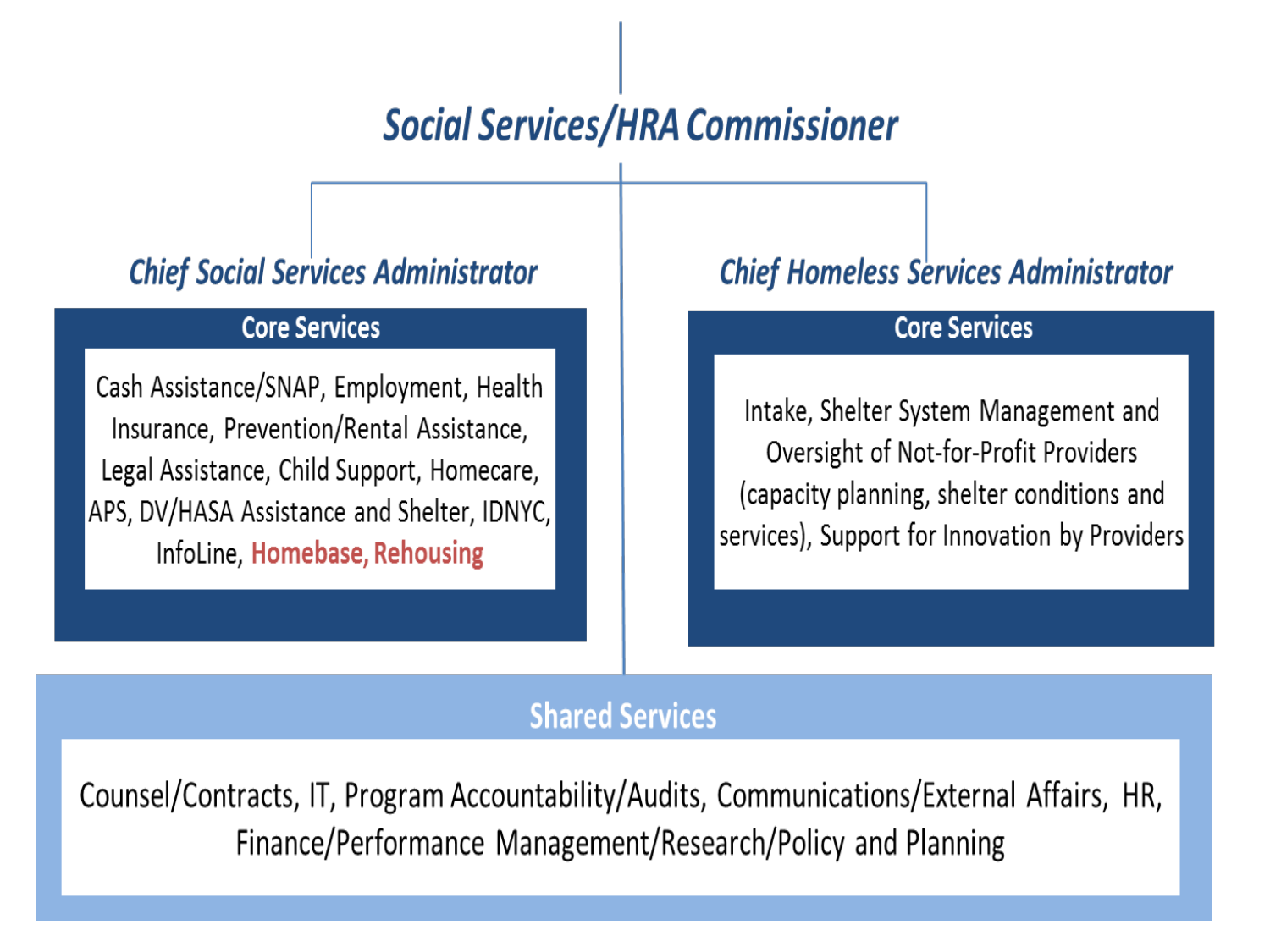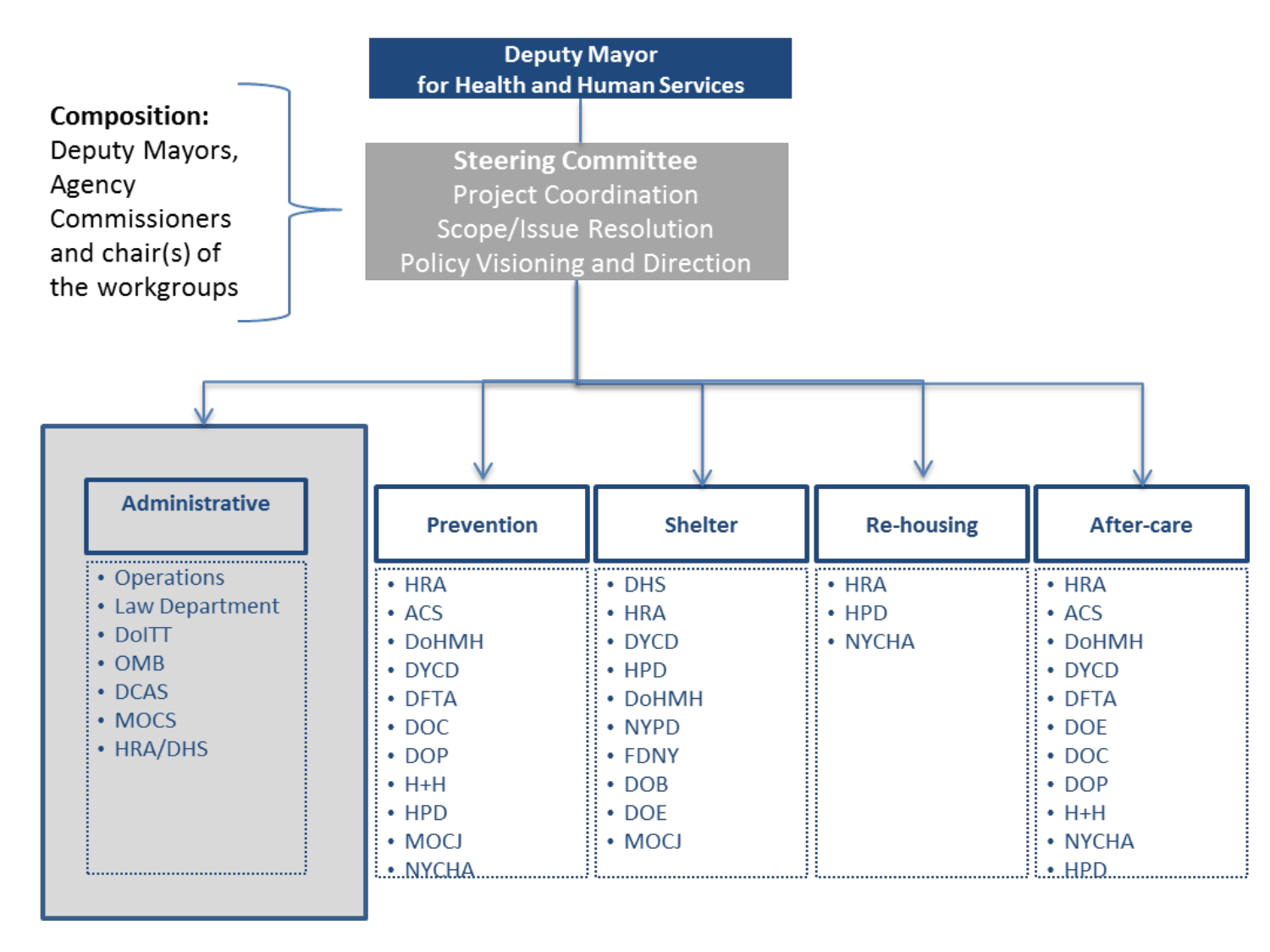# Thank you!



**Human Resources Administration** Department of Social Services